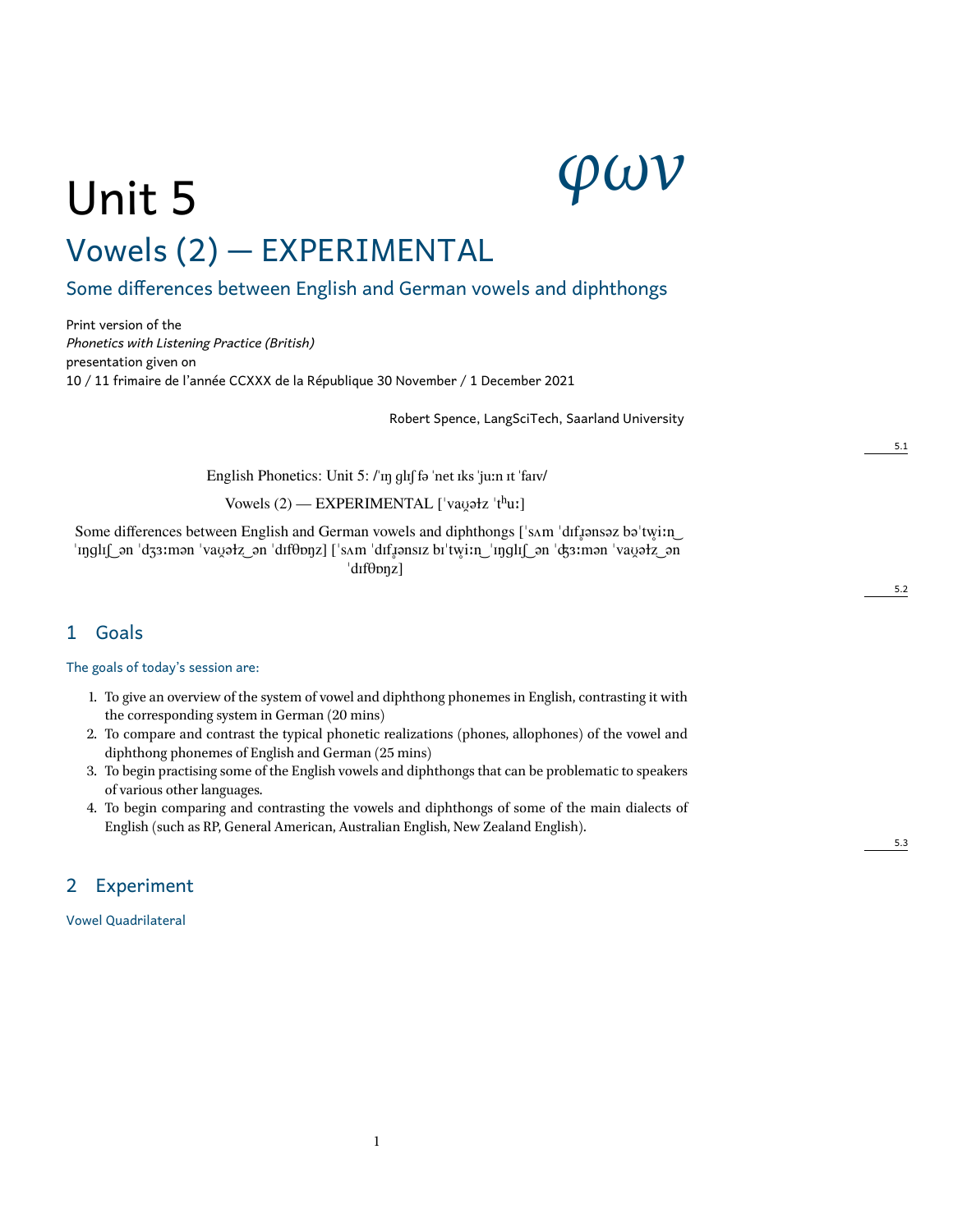





5.4

 $5.5$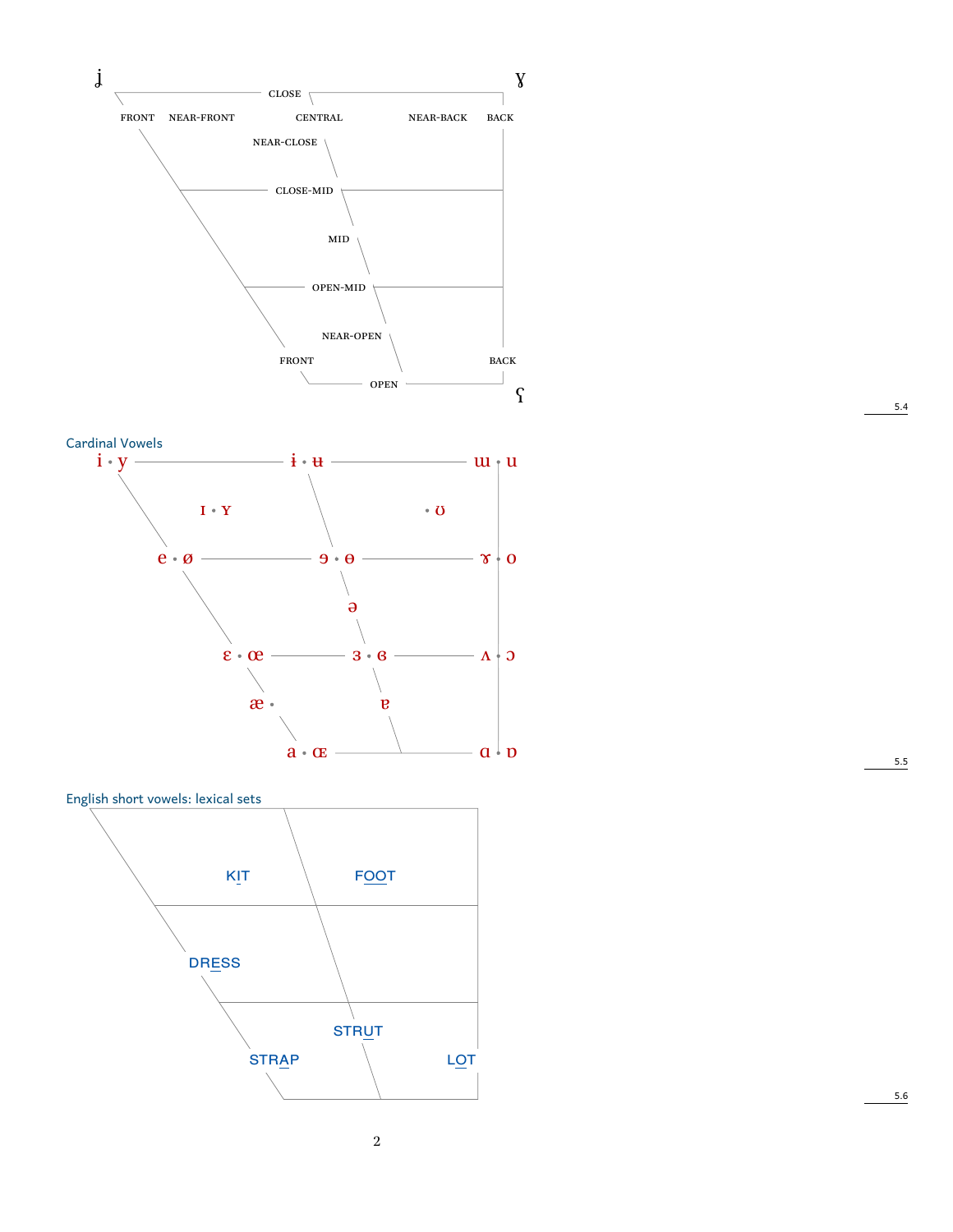English short vowels: phonemes



English short vowels: phonemes compared with cardinal vowels



#### English short vowels: examples

| pit<br>$/$ pit $/$<br>$[p^h$ It]      | pet<br>/pet/                                           | pat<br>/pæt/<br>$[$ p <sup>h</sup> æt] | pot<br>$\mathsf{ppt}$<br>$[p^{\mathrm{h}}\mathrm{pt}]$ | putt<br>/pat/<br>$\lceil p^{\text{h}}et \rceil$ |                                                          | put<br>/pot/<br>$[p^h \sigma t]$ |                 |                                   |
|---------------------------------------|--------------------------------------------------------|----------------------------------------|--------------------------------------------------------|-------------------------------------------------|----------------------------------------------------------|----------------------------------|-----------------|-----------------------------------|
| bit                                   | $[\mathrm{p^h}\mathrm{\varepsilon} \mathrm{t}]$<br>bid | wick                                   | wig                                                    | nip                                             | nib                                                      | hiss                             | his             |                                   |
| [bɪt]                                 | [brd]                                                  | $[\text{wik}]$                         | [wrg]                                                  | [nip]                                           | [nrb]                                                    | [ <sub>his</sub> ]               | [hrz]           |                                   |
| set<br>[sɛ̯t]                         | said<br>[sqd]                                          | debt<br>[dɛ̯t]                         | dead<br>[dɛ̞·d]                                        | etch<br>$[\mathfrak{eff}]$                      | edge<br>[ $\varepsilon$ ' $\mathrm{d}\mathrm{\bar{3}}$ ] | cess<br>[ss]                     | says<br>[sɛ̞·z] |                                   |
| fat<br>[fæt]                          | fad<br>[fæ·d]                                          | back<br>[bæk]                          | bag<br>$[$ bæ $\mathbf{g}]$                            | batch<br>$[$ bæf $]$                            |                                                          | badge<br>$[\text{bædz}]$         | slap<br>[slæp]  | slab<br>$[s\mathbf{le}^{\cdot}b]$ |
| cop                                   | cob                                                    | knot                                   | nod                                                    | lock                                            | log                                                      |                                  | hops            | Hobbes                            |
| [k <sup>h</sup> op]                   | $[k^h v^b]$                                            | [npt]                                  | [nɒ·d]                                                 | $[\text{lbk}]$                                  | [ln g]                                                   |                                  | [hpps]          | $[$ hp $bz]$                      |
| cup<br>[k <sup>h</sup> ep]            | cub<br>$[k^h\mathbf{e}^{\cdot}\mathbf{b}]$             | duck<br>[dek]                          | dug<br>[deg]                                           | fuss<br>$[$ fes $]$                             | fuzz<br>$[$ fe'z $]$                                     |                                  | once<br>[wens]  | ones<br>[we·nz]                   |
| put<br>$[p^{\mathrm{h}} \mathrm{ot}]$ | bush<br>$[$ bof]                                       | soot<br>$\lceil \text{sort} \rceil$    | foot<br>$[$ fot $]$                                    | wool<br>[wo'l]                                  | stood<br>[stʊ·d]                                         | hood<br>[hʊ·d]                   | good<br>[gʊ·d]  |                                   |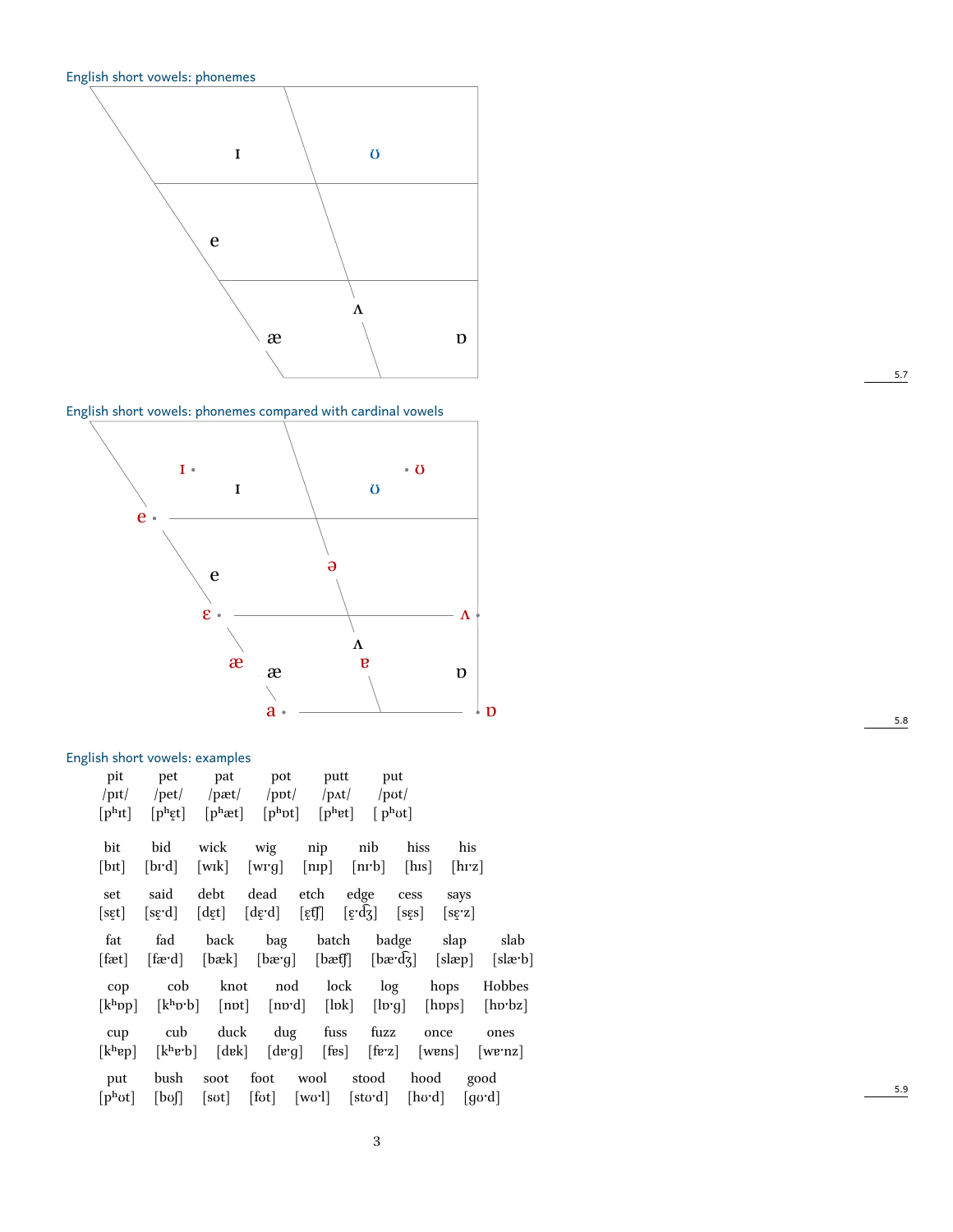| English short vowels: more examples |  |                                                                   |  |       |      |  |  |  |  |  |
|-------------------------------------|--|-------------------------------------------------------------------|--|-------|------|--|--|--|--|--|
|                                     |  | kit dress strap lot                                               |  | strut | foot |  |  |  |  |  |
|                                     |  | $ kxt $ $ dres $ $ strap $ $ lvt $ $ strat $ $ fvt $              |  |       |      |  |  |  |  |  |
|                                     |  | $[kh$ <sup>rt</sup> ] $[dies]$ $[sizep]$ $[bt]$ $[stjet]$ $[tot]$ |  |       |      |  |  |  |  |  |

it fits him | big business stinks | Tim hit his shins | /ɪt fits hɪm/ /bɪɡ ˈbɪznɪs stɪŋks/ /\*tɪm hɪt hɪz ʃɪnz/

let's get set | lead's heavy | chem sex isn't the same as cam sex | /lets ɡet set/ /ledz ˈhevi/ /kem seks ɪz.nt ðə seɪm əz kæm seks/

the black cat tried to catch a rat | the back hatstand is for caps | /ðə blæk kæt traid tu kætf ə ræt/ /ðə blæk ˈhætstænd ɪz fə kæps/

I want to wander in the tropics | Don Johnson is on top | /aɪ wɒnt tu ˈwɒndər ɪn ðə ˈtrɒpɪks/ /\*dɒn \*ˈdʒɒnsən ɪz ɒn tɒp/

cut up the tough stuff | it's lovely honey and butter | /kʌt ʌp ðə tʌf stʌf/ /ɪts ˈlʌvli ˈhʌni ən ˈbʌtə/

look, full of books | Cook took a look | Cook took Brook's rook | /lʊk | fʊl əv bʊks/ /\*kʊk tʊk ə lʊk/ /\*kʊk tʊk \*brʊks rʊk/ 5.10

English long vowels and diphthongs (1): lexical sets



English long vowels and diphthongs (1): phonemes



5.12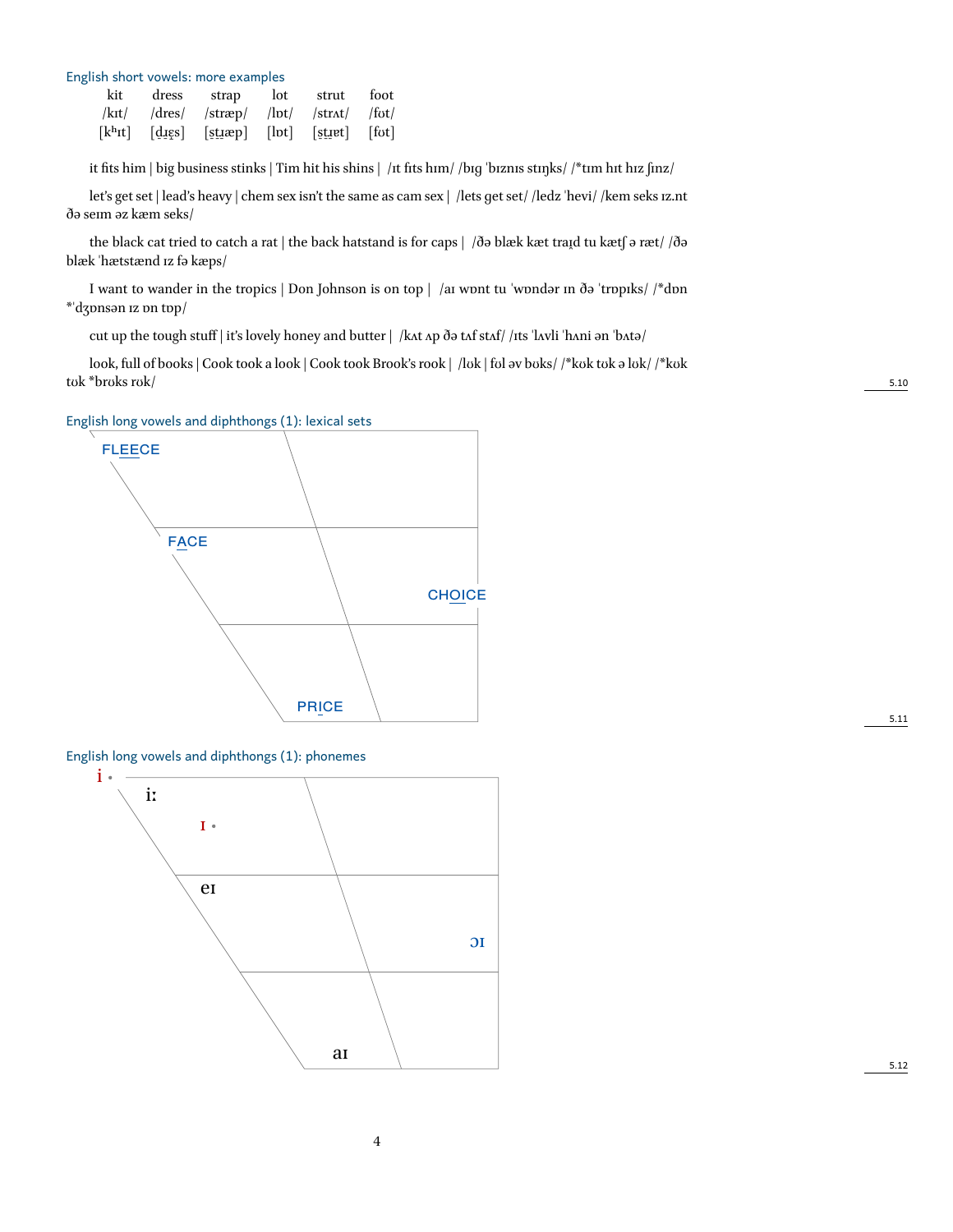#### English long vowels and diphthongs (1): examples

| fleece<br>$/$ fli:s $/$                  | face<br>$/$ fers $/$     | price<br>$/$ prais $/$                     | choice<br>$/f$ [ $\frac{1}{2}$ IS $/$         |                                                                         |                                                                                                                 |                             |                            |
|------------------------------------------|--------------------------|--------------------------------------------|-----------------------------------------------|-------------------------------------------------------------------------|-----------------------------------------------------------------------------------------------------------------|-----------------------------|----------------------------|
| [fli's]                                  | [fig]                    | $[p\bar{i}q\bar{j}s]$                      | $[$ f[ $2$ $[$ $s]$ ]                         |                                                                         |                                                                                                                 |                             |                            |
| fleece                                   | fleas                    | heat                                       | heed                                          | belief                                                                  | believe                                                                                                         | cease                       | seize                      |
| [flis]                                   | [fliz]                   | [hit]                                      | [hiːd]                                        | [b <sub>I</sub> .']i <sup>T</sup>                                       | $[b_1, 'liiv]$                                                                                                  | [sis]                       | [six]                      |
| face                                     | phase                    | pace                                       | pay                                           | wait                                                                    | wade                                                                                                            | fate                        | fade                       |
| [fers]                                   | $[$ fe $z]$              |                                            |                                               | $[p^{\rm h}$ egs $[p^{\rm h}$ egs $[w^{\rm e}$ gt]                      | [we <sub>'I</sub> d]                                                                                            | $[$ fe $\mathfrak{g}$ t $]$ | [ferid]                    |
| price                                    | prize                    | ice                                        | eyes                                          | wright                                                                  | ride                                                                                                            | dice                        | die                        |
| $[\overline{\text{p\textsubscript{q}}}]$ | [pia.is]                 | $[\,\overline{\text{a} \text{a}}\text{s}]$ | $[a\,z]$                                      | $\left[ \texttt{1}^{\text{w}} \texttt{a} \texttt{1} \texttt{t} \right]$ | $\left[ \underline{\mathbf{v}}^{\mathbf{w}} \underline{\mathbf{a}}^{\mathbf{v}} \underline{\mathbf{d}} \right]$ | [daɪs]                      | $\lceil \text{day} \rceil$ |
| choice                                   | Chov's                   | Joyce                                      | joys                                          |                                                                         | quoit coy                                                                                                       | Boyce                       | boys                       |
| $[$ f $[$ $\delta$ ıs $]$                | $\lceil \text{f} \rceil$ |                                            | $\lceil d_{32} \rceil$ $\lceil d_{32} \rceil$ |                                                                         | $[kqyt]$ $[kq^r]$                                                                                               | $[bq\$                      | [by:z]                     |
|                                          |                          |                                            |                                               |                                                                         |                                                                                                                 |                             |                            |

It's the bee's knees! Peachy keen! Squeaky clean! Lean and mean!

The rain in Spain stays mainly in the plain.  $(K)no(w)$  pain,  $(k)no(w)$  gain. Try it – you'll like it! "I like Ike!" ("I like Pike!") Mike's on Skype.

Noisy toys point to boys. (This one's been reported to the gender police.) 5.13

English long vowels and diphthongs (2): lexical sets



English long vowels and diphthongs (2): phonemes

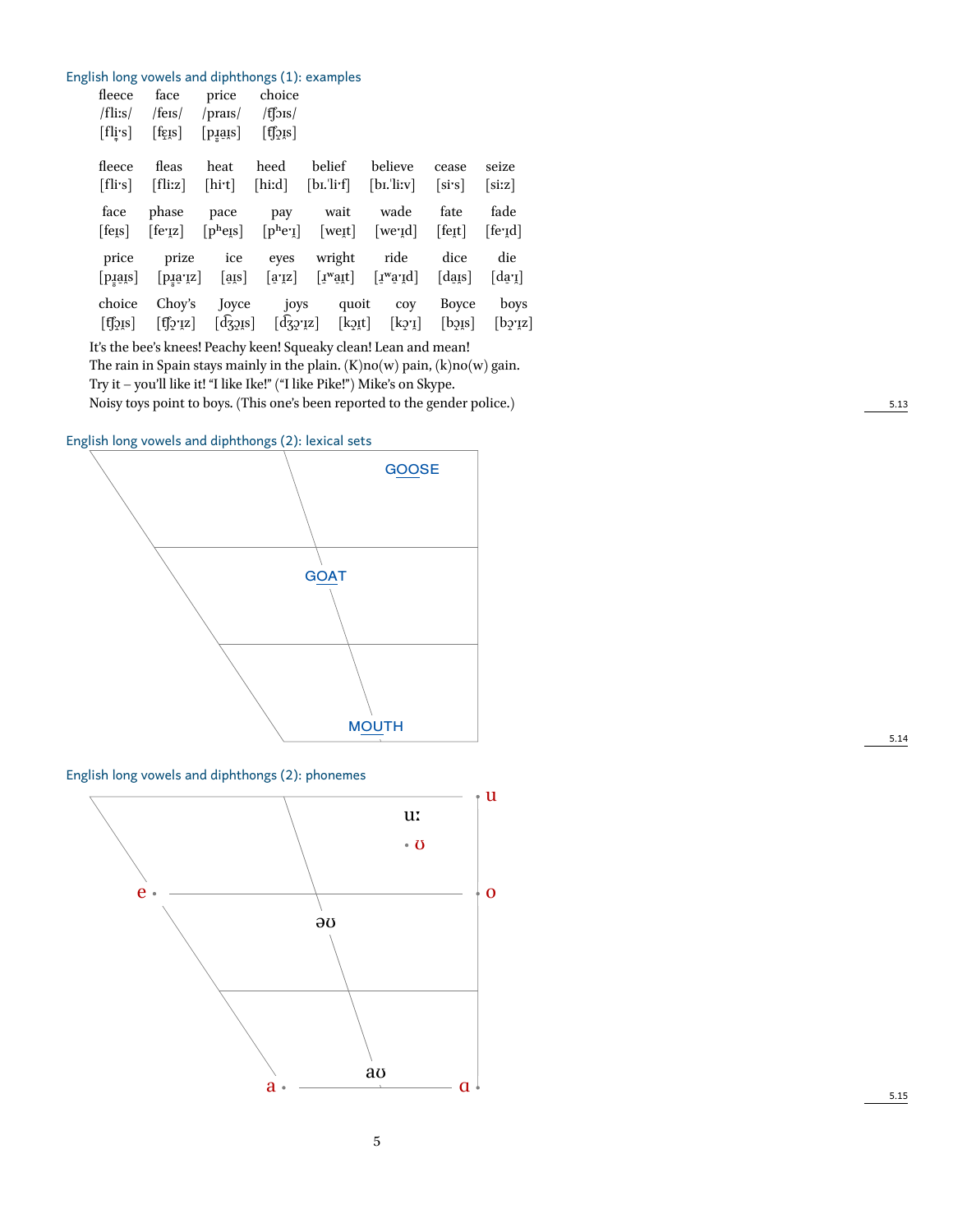| English long vowels and diphthongs (2): examples |                              |                                                         |                  |                                  |         |
|--------------------------------------------------|------------------------------|---------------------------------------------------------|------------------|----------------------------------|---------|
| goat<br>goose                                    | mouth                        |                                                         |                  |                                  |         |
| /guːs/<br>/gəʊt/                                 | $/$ mao $\theta/$            |                                                         |                  |                                  |         |
| [gəʊ̯t]<br>[gurs]                                | $\lceil \text{mag0} \rceil$  | $[m\negthinspace \omega \theta]$                        | max0             |                                  |         |
|                                                  |                              |                                                         |                  |                                  |         |
| moot                                             | use $(n.)$<br>mood           | use $(v.)$                                              | proof            | prove                            |         |
| [murt]                                           | $[j\psi s]$<br>[mu:d]        | $[j\mu z]$                                              | $[p_1qr_1]$      | $[p_{\text{I}}\psi_{\text{IV}}]$ |         |
| goad<br>goat                                     | dose                         | doze                                                    | close(n.)        | close(x)                         |         |
| [gəʊt]                                           | $\lceil \text{gə'gd} \rceil$ | $\lceil \text{days} \rceil$ $\lceil \text{dayz} \rceil$ | [klə $\sigma$ s] | $[k]$ argz]                      |         |
|                                                  |                              |                                                         |                  |                                  |         |
| mouth $(n.)$                                     | mouth $(vn)$                 | house $(n.)$                                            | house $(v.)$     | bout                             | bowed   |
| $\lfloor \text{maq0} \rfloor$                    | $[\text{max} \delta]$        | [haʊ̯s]                                                 | $[$ ha· $yz]$    | [bayt]                           | [bargd] |

Whose shoe's loose? Sue knew. Hugh's tune is due in June. I suppose so. It's Flo's go. Oh no, don't go home alone. How now, brown cow? Out out, town mouse! Clouds and showers. 5.16

English long vowels and diphthongs (3): lexical sets



English long vowels and diphthongs (3): phonemes



5.17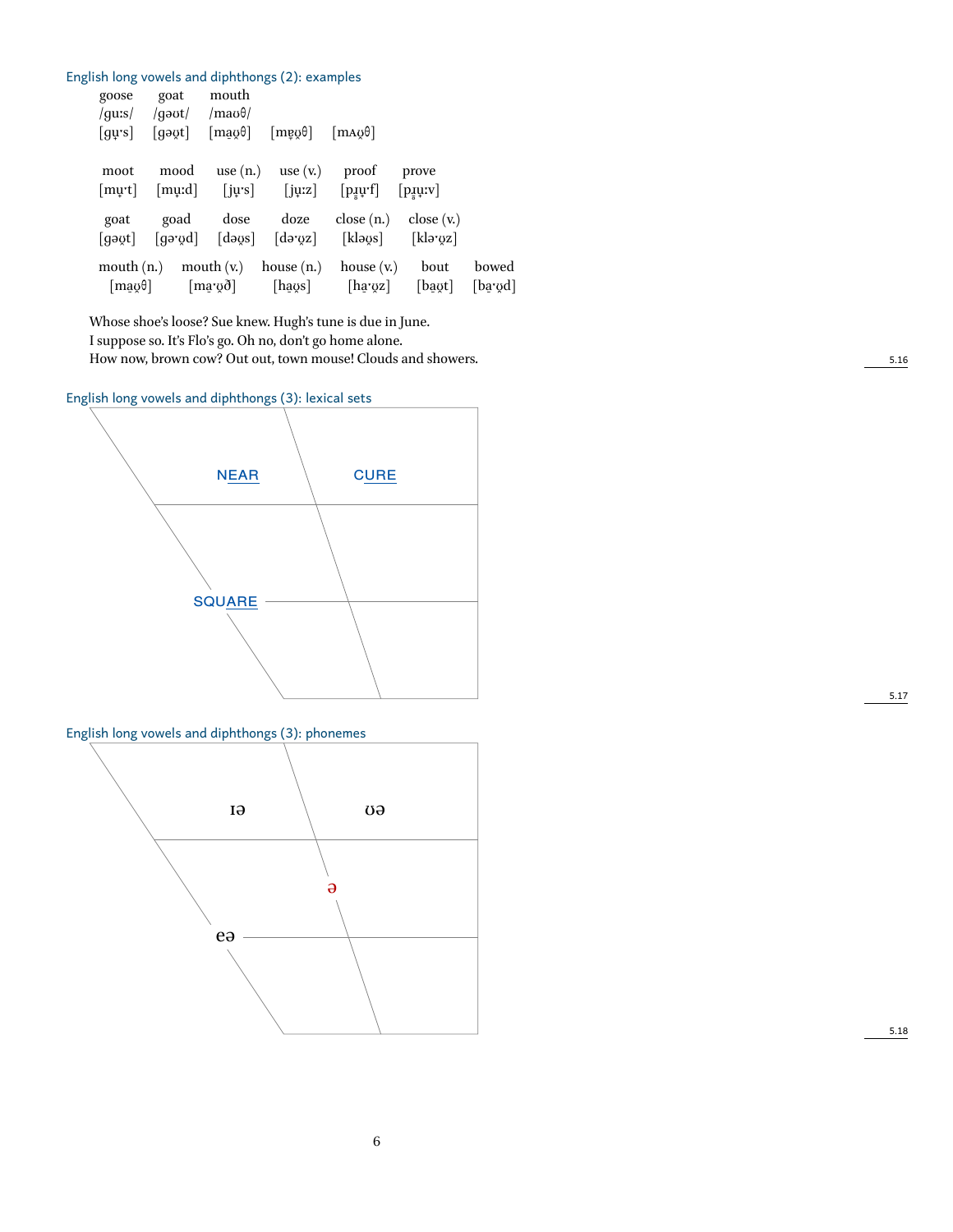|  |  |  |  |  |  |  |  |  |  | English long vowels and diphthongs (3): examples |  |
|--|--|--|--|--|--|--|--|--|--|--------------------------------------------------|--|
|--|--|--|--|--|--|--|--|--|--|--------------------------------------------------|--|

| near                          | square cure                                                                                                                                       |  |                  |                                                                                                            |                            |
|-------------------------------|---------------------------------------------------------------------------------------------------------------------------------------------------|--|------------------|------------------------------------------------------------------------------------------------------------|----------------------------|
|                               | $\ln q$ /skweg/ /kj $\log$                                                                                                                        |  |                  |                                                                                                            |                            |
| $\lceil n r \vartheta \rceil$ | $[skweg]$ $[kj\sigma g]$ $[kj\sigma]$                                                                                                             |  |                  |                                                                                                            |                            |
|                               |                                                                                                                                                   |  |                  | beard                                                                                                      |                            |
|                               | pierce peers fierce fear weird                                                                                                                    |  |                  |                                                                                                            |                            |
|                               | $[ph$ <i>i</i> gs] $[ph$ <i>i</i> <sup>o</sup> gz] [fiios] $[ph$ <i>igs</i> ] [prod]                                                              |  |                  |                                                                                                            |                            |
| scarce                        | scares                                                                                                                                            |  |                  | there their they're mayor prayer                                                                           |                            |
|                               | $[sk\epsilon\alpha\beta]$ $[sk\epsilon\gamma\alpha\beta]$ $[\delta\epsilon\gamma\alpha]$ $[\delta\epsilon\gamma\alpha]$ $[m\epsilon\gamma\alpha]$ |  |                  |                                                                                                            | $[\overline{\text{bias}}]$ |
|                               |                                                                                                                                                   |  |                  |                                                                                                            |                            |
| your                          | you're sure                                                                                                                                       |  | pure poor Europe |                                                                                                            |                            |
|                               |                                                                                                                                                   |  |                  | $[j\sigma\phi]$ $[j\sigma\phi]$ $[j\sigma\phi]$ $[pj\sigma\phi]$ $[p^h\sigma\phi]$ $[j\sigma\phi\phi\phi]$ |                            |
|                               |                                                                                                                                                   |  |                  |                                                                                                            |                            |

Here and there, we're aware of Peter Pears paring a pair of pears. Here they're all ours; there they're all theirs. This is your big "But you're Jean Ure, aren't you?" moment! Are you sure (/ʃɔː/  $\langle$ Shaw $\rangle$ )? No, I'm Shakespeare! 5.19

English long vowels and diphthongs (4): lexical sets



English long vowels and diphthongs (4): phonemes

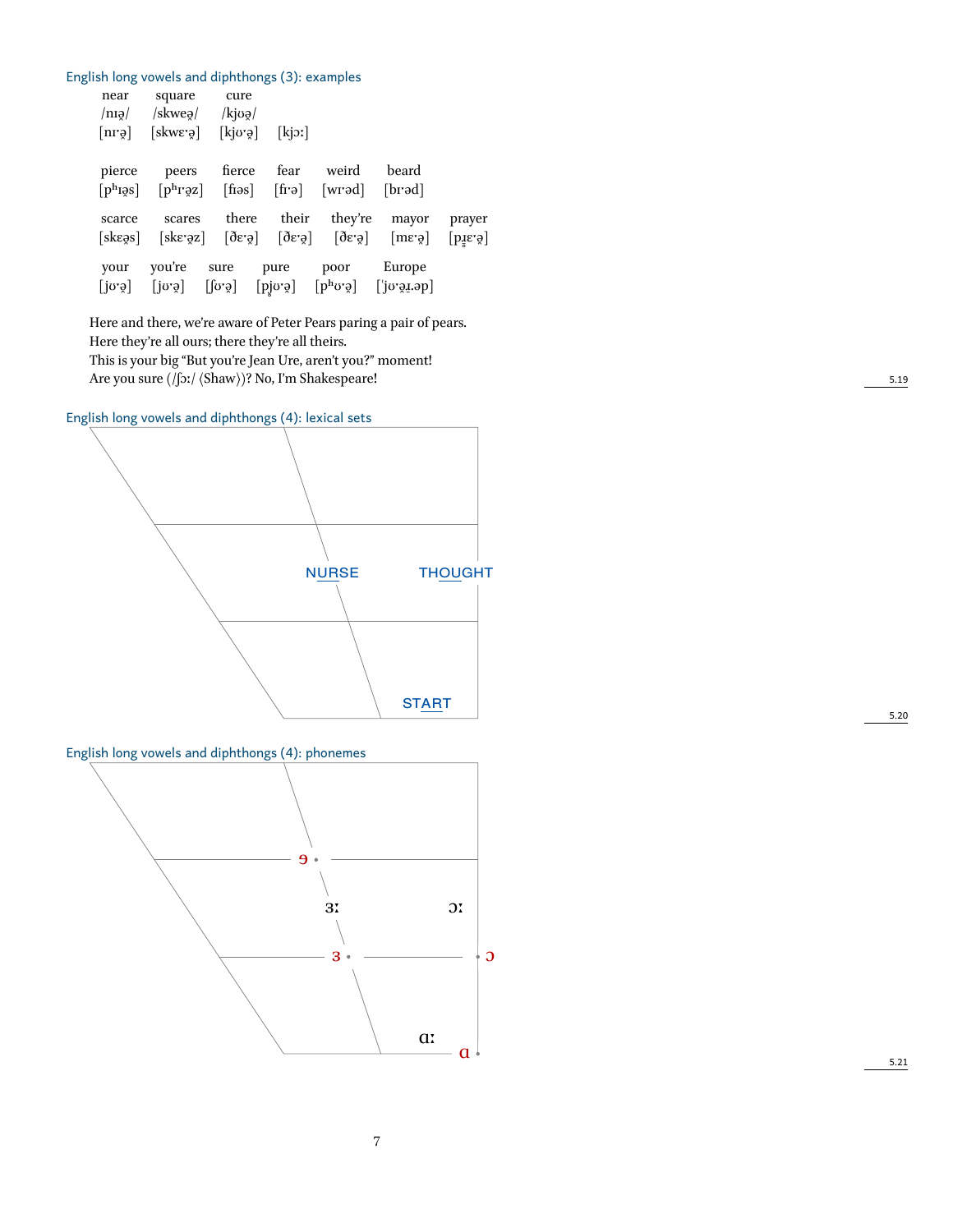|                |                       | English long vowels and diphthongs (4): examples                                                                                                                                                                                                                     |      |           |        |                        |       |
|----------------|-----------------------|----------------------------------------------------------------------------------------------------------------------------------------------------------------------------------------------------------------------------------------------------------------------|------|-----------|--------|------------------------|-------|
| start          | nurse                 | thought                                                                                                                                                                                                                                                              |      |           |        |                        |       |
| /staːt/        | /n3!s/                | / $\theta$ oːt/                                                                                                                                                                                                                                                      |      |           |        |                        |       |
| [sta·t]        | $[n3s]$ $[\theta 2r]$ |                                                                                                                                                                                                                                                                      |      |           |        |                        |       |
|                |                       |                                                                                                                                                                                                                                                                      |      |           |        |                        |       |
| part           | staff                 | starve                                                                                                                                                                                                                                                               | cars | bar       | bra    |                        |       |
|                |                       | $[phat]$ [sta·f] [staːv] [kaːz] [baː]                                                                                                                                                                                                                                |      |           | [box]  |                        |       |
|                |                       |                                                                                                                                                                                                                                                                      |      |           |        |                        |       |
| search         | surge                 | merch                                                                                                                                                                                                                                                                |      | merge fir | prefer | fur                    |       |
| [s3`f]         |                       | $[s3:dg]$ $[m3:ff]$ $[m3:dg]$ $[fs!]$                                                                                                                                                                                                                                |      |           |        | $[p_1i.F_3r]$ $[f_3r]$ |       |
| law            | war                   | court                                                                                                                                                                                                                                                                | cord | course    | cores  | sauce                  | saws  |
| $[\text{lgr}]$ | [wo]                  | $[k^h$ ; $[k^h$ ; $k^h$ ; $[k^h$ ; $k^h$ ; $[k^h$ ; $k^h$ ; $[k^h$ ; $k^h$ ; $[k^h$ ; $k^h$ ; $[k^h$ ; $k^h$ ; $k^h$ ; $k^h$ ; $k^h$ ; $k^h$ ; $k^h$ ; $k^h$ ; $k^h$ ; $k^h$ ; $k^h$ ; $k^h$ ; $k^h$ ; $k^h$ ; $k^h$ ; $k^h$ ; $k^h$ ; $k^h$ ; $k^h$ ; $k^h$ ; $k^h$ |      |           |        |                        | [s2z] |
|                |                       |                                                                                                                                                                                                                                                                      |      |           |        |                        |       |

Ma parks Pa's car | last dance, last chance | a large farmyard

Percy turned, when he heard the girl's words | birds searched the earth for worms you're four boards short | Lord Gordon caught naught | coarse gorse tore your horse 5.22

English weak vowels: phonemes



#### Slides from previous iterations of this course

The remaining slides are from previous iterations of this course.  $5.24$ 

# 3 English vowels and diphthongs (schematic)

#### English vowels and diphthongs (schematic)

- The following slides constitute a tabular list of all English vowels and diphthongs (dialect: Southern British).
- The representation is highly schematic, based on a stylized vowel "square". But even the standard "vowel quadrilateral" is already quite stylized anyway.
- We'll do a quick overview, concentrating on noticeable differences between some of the main varieties of English (e.g., "RP", Southern British, Northern British, General American, Australian), then zero in on key differences between German and English vowels and diphthongs.
- We'll keep the IPA character picker a mouseclick away:
- <http://westonruter.github.io/ipa-chart/keyboard/>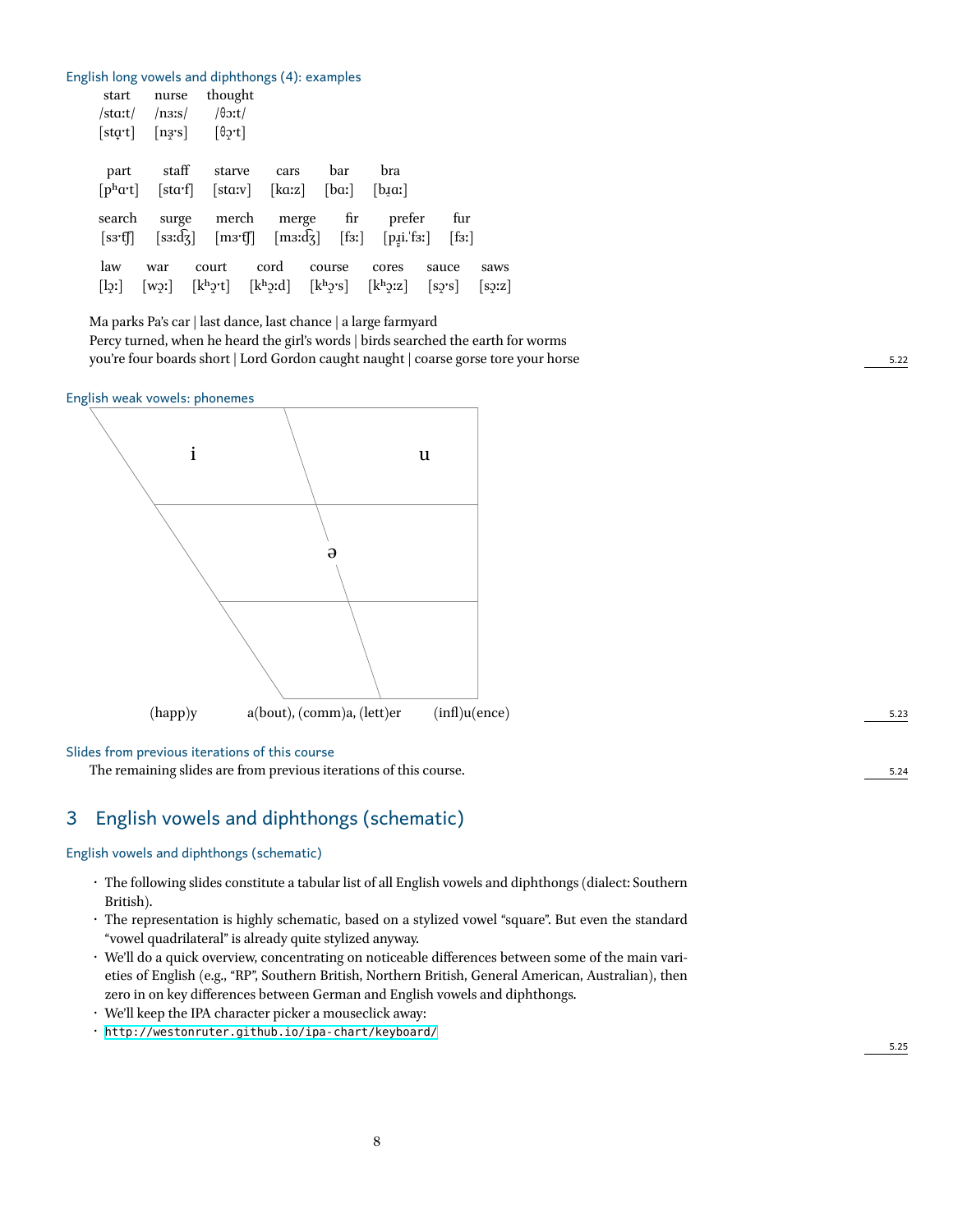#### Some terms and definitions (1): 'stressed'

- A syllable can be either 'stressed' or 'unstressed', depending on where it occurs within the foot.
- Assuming there is no 'silent beat', the *first* syllable in the foot (the Ictus) is 'stressed', all other syllables within that foot (the Remiss) are 'unstressed'.
- Example: / **Arth**-ur and / **May** have / **left** for / **It**-a-ly the beginning of each new foot is shown by a slash; the stressed syllables are printed in boldface type; all other syllables are unstressed.

#### Some terms and definitions (2): 'checked' vs. 'unchecked' vowels/Nuclei, 'open' vs. 'closed' syllables

- A syllable consists of an Onset followed by a Rhyme; the Rhyme consists of a Nucleus followed by a Coda.
- The Nucleus may be 'checked' (i.e. its vowel may be cut off abruptly) or 'unchecked' (i.e. its vowel may be allowed to unfold fully).
- In addition, the syllable may be 'open' or 'closed', depending on whether or not the Coda element is realized by a consonant.
- Example: / **Arth**-ur and / **May** have / **left** for / **It**-a-ly the Nucleus is 'checked' in **left** and **It**, 'unchecked' in **Arth** and **May** (note that the Onset is empty in **It** and **Arth**); —the syllable is 'open' in **May**, 'closed' in **Arth**, **left** and **It**.
- These factors play a major role in determining what vowels or diphthongs can occur in a syllable…

#### Some terms and definitions (3): 'reduced'

- If a syllable is 'unstressed' in English, it can (and typically does) contain a 'reduced' vowel— perhaps shortened in quantity, or simplified in quality, or both.
- $\cdot$  shortened in quantity:  $\langle u \rangle$  [u] (not [uː]) in  $\langle \text{rubella} \rangle$  [ruˈbelə] (not [ruːˈbelə])
- $\cdot$  simplified in quality: the vowel (or diphthong) tends to become more like the vowel [ə] a mid central vowel with almost no features.
- $\cdot$  e.g.

[fəʊ**ˈnet**ɪks fɔː**ˈɹev**ə] *−→* [fə**ˈnet**ɪks fə**ˈɹev**ə]

#### Short vowels in stressed or unstressed closed syllables

|   | English |     |   |   | German |  |
|---|---------|-----|---|---|--------|--|
|   | Ω       |     | T | Y |        |  |
| e | Λ       | cf. | ε | œ |        |  |
| æ |         |     |   |   |        |  |

• All six English sounds are distinctively different, i.e. they are phonemes

- /sɪks/, /seks/, /sæks/, /sɒks/, /sʌks/, /sʊks/ are the six differentwords ⟨six⟩, ⟨sex⟩, ⟨sax⟩, ⟨socks⟩, ⟨sucks⟩, ⟨sooks⟩.
- We'll draw the exact locations of the phonetic realizations of these phonemes on the proper 'vowel quadrilateral' on the whiteboard; and see your handouts from Eckert and Barry (Unit 4) and the Longman Pronunciation Dictionary (Unit 5).
- $\cdot$  The phoneme /  $\Lambda$  / varies considerably in its phonetic realization from dialect to dialect. (Why?)
- Which vowel letters can be used to write the phoneme  $/\alpha$  / in English?

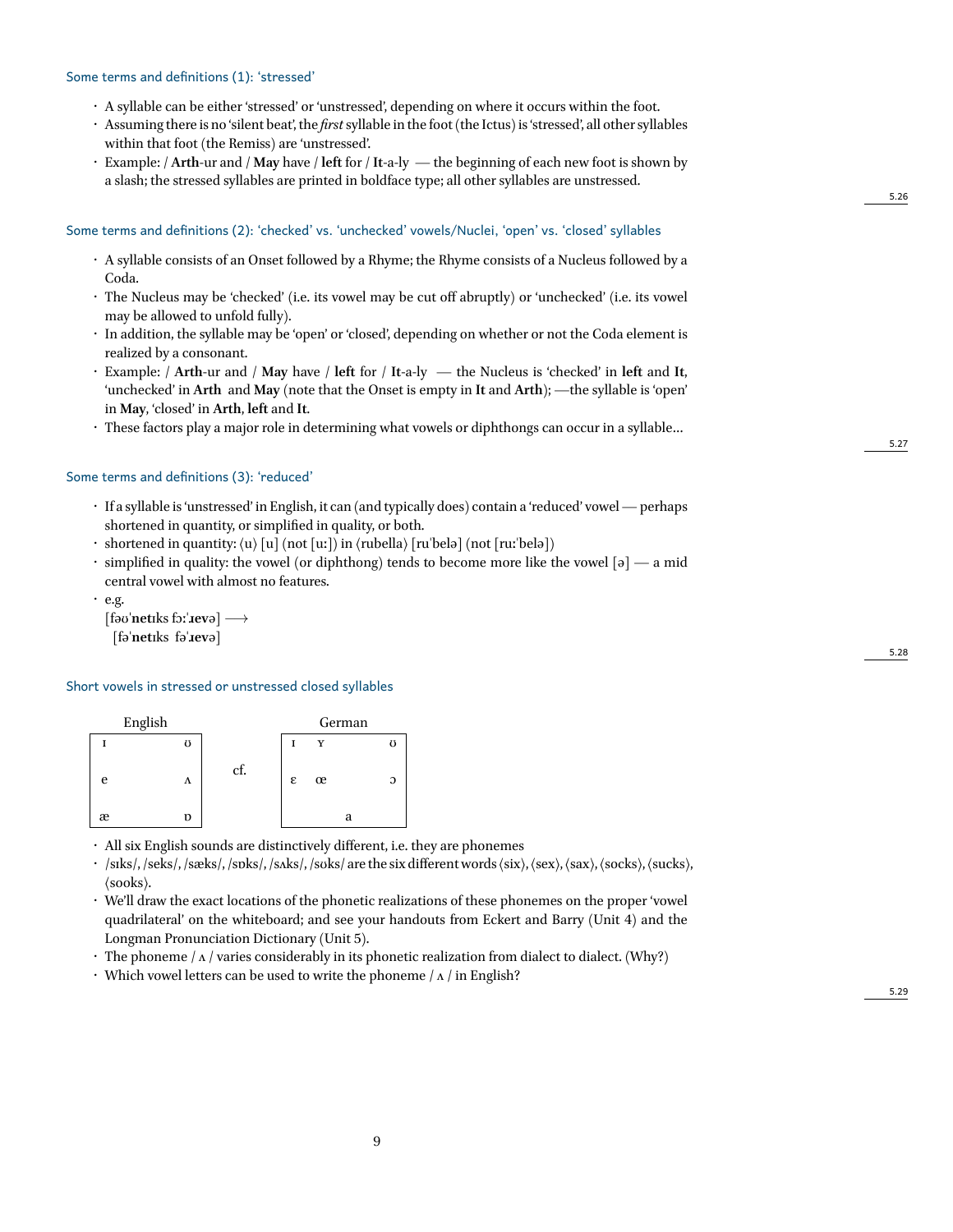#### Reduced short vowel(s) in unstressed open or closed syllables



- Australians and Americans tend to use only the "schwa": ⟨The wicked witch⟩ ('die böse Hexe') [ðə ˈwɪkəd ˈwɪtʃ]
- Speakers of Southern British English would say: [ðə ˈwɪkɪd ˈwɪtʃ]
- Note that the German "schwa" is different from the English one.
- Compare English  $\langle$  bitter $\rangle$  ['bɪtə], German  $\langle$  bitte $\rangle$  ['bɪtə], German  $\langle$  bitter $\rangle$  ['bɪtɐ].

#### Unchecked vowel(s) in unstressed open syllables (1)



• Some dictionaries give the pronunciation as /ˈsɪtɪ/

- **–** This breaks the rule that /ɪ/ (like all other short vowels) can only occur in closed syllables.
- **–** But it does in fact correspond to the pronunciation used by many upperclass speakers of Southern British English.
- Some highschool English textbooks give the pronunciation as /ˈsɪtiː/
	- **–** This tends to encourage an awkward rhythm in German English-learners.
	- **–** But it does in fact correspond to the pronunciation used in some parts of Britain.

#### Unchecked vowel in unstressed open syllables (2)

- The modern trend seems to be; to give the pronunciation as /ˈsɪti/
	- **–** This final vowel is unchecked, and potentially tense, but nevertheless short
	- **–** Eckert & Barry give an elegant solution by saying that the English phoneme /iː/ has two allophones, [iː] as in ⟨beat⟩ and [i] as in ⟨happy⟩

#### Long vowels



• There are no front rounded vowels in English.

• The long close vowels in English tend to be slightly diphthongized (closing diphthongs):

• The other long vowels in English tend to alternate with centering diphthongs.

5.30

5.31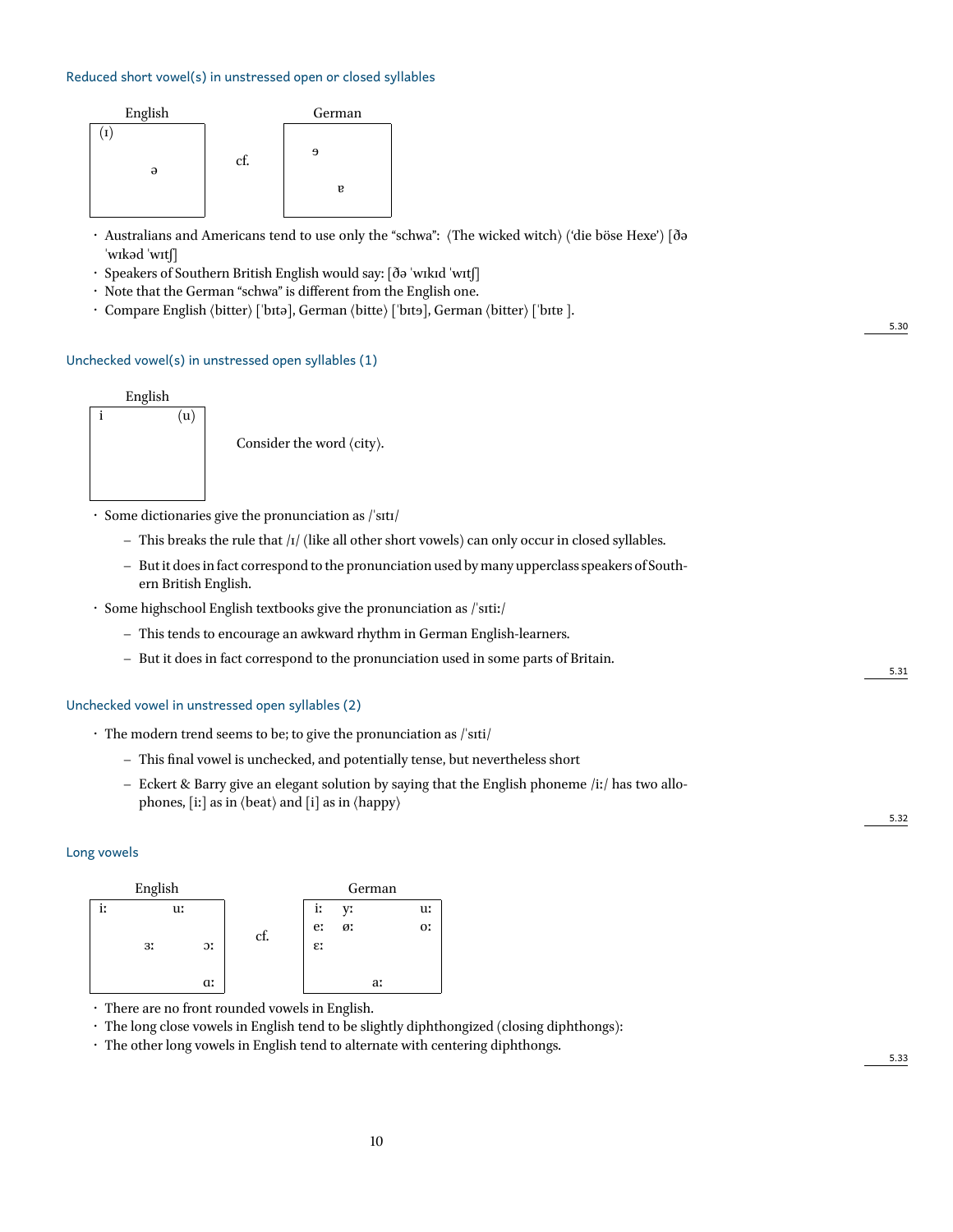#### Closing (='verengende') diphthongs

|    | English |                |      |    | English |    |    | German |     |
|----|---------|----------------|------|----|---------|----|----|--------|-----|
|    |         |                |      |    |         |    |    |        |     |
| er |         | J <sub>I</sub> |      |    | əυ      |    |    |        | ЭY  |
|    | aı      | [aɪ]           | [æʊ] | aσ |         | aɪ | aı | aσ     | lασ |

• IPA symbols are placed roughly at the starting position of the diphthong, i.e. the position from which the gliding movement begins.

• /əʊ/ was originally /oʊ/

- its original partner /ɛʊ/ has turned into /juː/
- $\cdot$  with the partner absent, there's no 'pressure' on /oʊ/, so it can 'take up all the space' becoming  $/\partial \sigma$  (or even  $/\partial \sigma$ !)
- Fun fact: ⟨mew⟩, which for Shakespeare was the noise made by a cat (/mɛʊ/), is now the noise made by a kitten (/mju:/)
- [https://en.wikipedia.org/wiki/Great\\_Vowel\\_Shift](https://en.wikipedia.org/wiki/Great_Vowel_Shift)

#### Centering diphthongs



• In most varieties of English there is no difference between /ʊə/, /ɔə/ and /ɔː/.

• Some books write /ɛə/, others /eə/.

#### Triphthongs?



- $\cdot$  These tend to lose the middle element: /eɪə/ becomes [e(ː)ə], etc.
- /aɪə/ and /aʊə/ go one step further, turning into the monophthongs [aː] and [aː]:  $\langle$ tire $\rangle$ /taɪə/ [tʰaː], ⟨tower⟩ /taʊə/ [tʰɑː]
- Not everyone recognizes the existence of triphthongs; a triphthong may simply be a diphthong followed (in the next syllable) by a schwa.
- But note the difference between disyllabic ⟨prayer⟩ ('Betender') /ˈpreɪ.ə/ and monosyllabic ⟨prayer⟩ ('Gebet') /preə/

# 4 Differences German/English

#### Differences German/English

- Now let's look in more detail at the differences between the vowels and diphthongs of English and the vowels and diphthongs of German
- Examine the figures on pages 111 and 149 of Eckert and Barry: [http://www.spence.saar.de/courses/phoneticswithlistening/unit05\\_20211/EckertandBarry/](http://www.spence.saar.de/courses/phoneticswithlistening/unit05_20211/EckertandBarry/)
- Draw several empty vowel quadrilaterals.
- Consult the list of differences on your handout, which is available online at: [http://www.spence.](http://www.spence.saar.de/courses/phoneticswithlistening/unit05_20211/differences/differences.pdf) [saar.de/courses/phoneticswithlistening/unit05\\_20211/differences/differences.pdf](http://www.spence.saar.de/courses/phoneticswithlistening/unit05_20211/differences/differences.pdf)